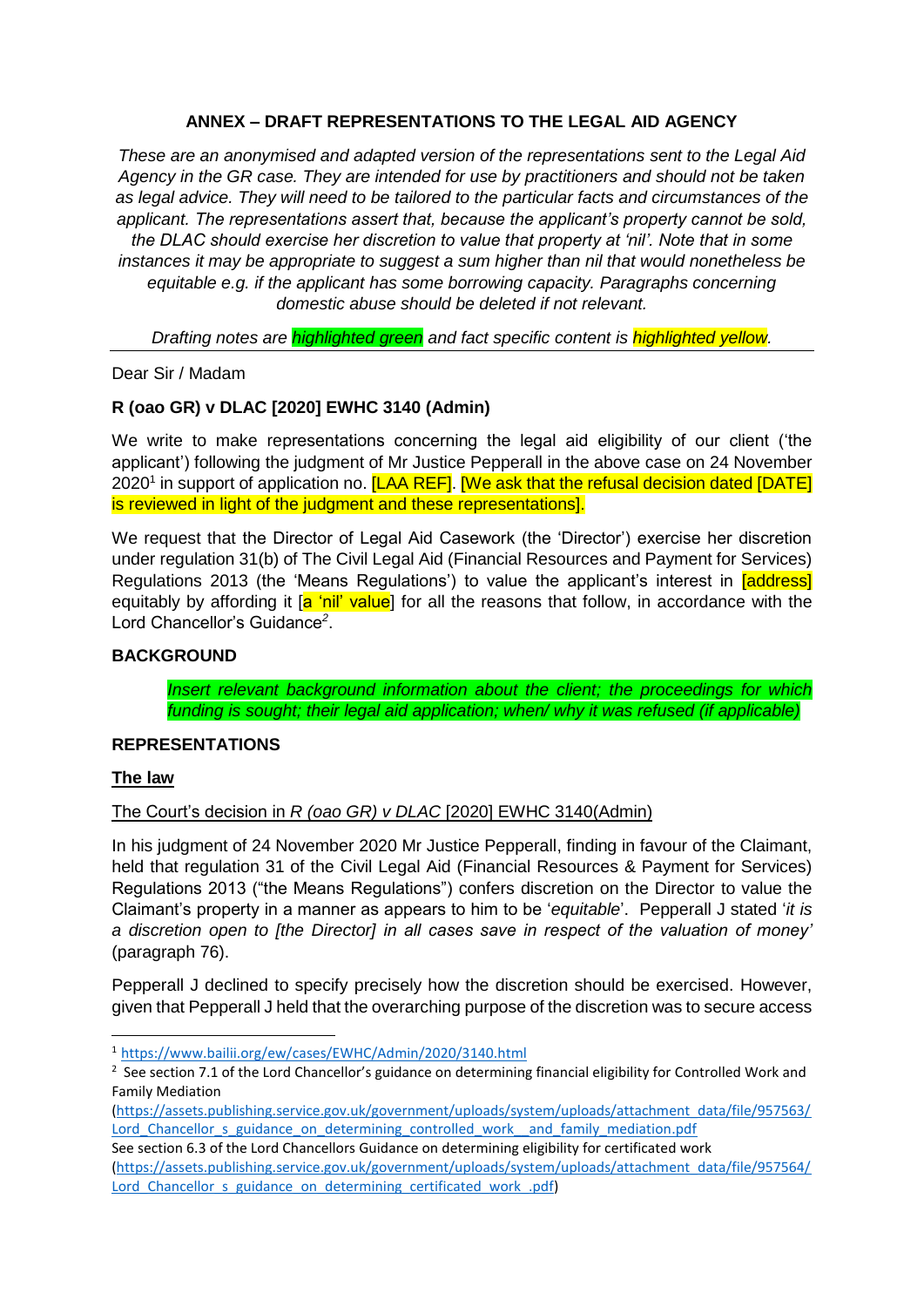to justice in compliance with Articles 6 and 8 ECHR, we submit that the guiding question for the Director should be whether the Applicant can practically and effectively use the property to purchase legal representation.

# Relevant guidance

Both the Lord Chancellor's guidance and the Legal Aid Agency's Means Assessment guidance states that "*Whether the discretion [under regulation 31(b)] is to be exercised should be determined on a case by case basis. Applying R(GR) v DLAC, it should be exercised in those cases where the Director considers that valuing the asset under Regulation 31(a) or the bespoke rules in Regulations 33-37 would cause a breach of the individual's Convention rights and/or right of access to justice" 3 .* 

# Art. 6 and 8 of the European Convention on Human Rights

Mr Justice Pepperell accepted that the Director's decision on whether to grant legal aid engaged the Applicant's Article 6 and Article 8 rights (at paragraph 58). [We submit that [both] Article 6 and] Article 8 [is][are] engaged in the current case.]

Paragraph 59 of the judgment contains the key principles from the Strasbourg case law on Article 6 as summarised by Lord Dyson M.R. in *R (Gudanaviciene) v. Director of Legal Aid Casework* [2014] EWCA Civ 1622, [2015] 1 W.L.R. 2247.

*"(i) The Convention guarantees rights that are practical and effective, not theoretical and illusory in relation to the right of access to the courts …;* 

*(ii) The question is whether the applicant's appearance before the court or tribunal in question without the assistance of a lawyer was effective, in the sense of whether he or she was able to present the case properly and satisfactorily …;* 

*(iii) It is relevant whether the proceedings taken as a whole were fair …;* 

*(iv) The importance of the appearance of fairness is also relevant: simply because an applicant can struggle through 'in the teeth of all the difficulties' does not necessarily mean that the procedure was fair …; and* 

*(v) Equality of arms must be guaranteed to the extent that each side is afforded a reasonable opportunity to present his or her case under conditions that do not place them at a substantial disadvantage vis-à-vis their opponent …"*

Paragraphs 70 to 72 of the judgment in *Gudanaviciene* are of further assistance as to the test under Article 8 which is *'in practice the same'* and in its summary of relevant factors that may indicate that legal aid is required, dependent *'on the particular facts and circumstances of each case, including (a) the importance of the issues at stake; (b) the complexity of the procedural,*  legal and evidential issues; and (c) the ability of the individual to represent himself *without legal assistance, having regard to his age and mental capacity*'.

The common law right of access to the Court

1

Further, the right of access to justice is inherent in the rule of law and long recognised under English common law, such that impediment or hindrance must be clearly authorised by

<sup>&</sup>lt;sup>3</sup> See page 69, paragraph 6 of the Means Assessment Guidance:

[https://assets.publishing.service.gov.uk/government/uploads/system/uploads/attachment\\_data/file/958995/](https://assets.publishing.service.gov.uk/government/uploads/system/uploads/attachment_data/file/958995/Means_Assessment_Guidance.pdf) Means Assessment Guidance.pdf . There are identical paragraphs in the Lord Chancellor's Guidance – links to which are above.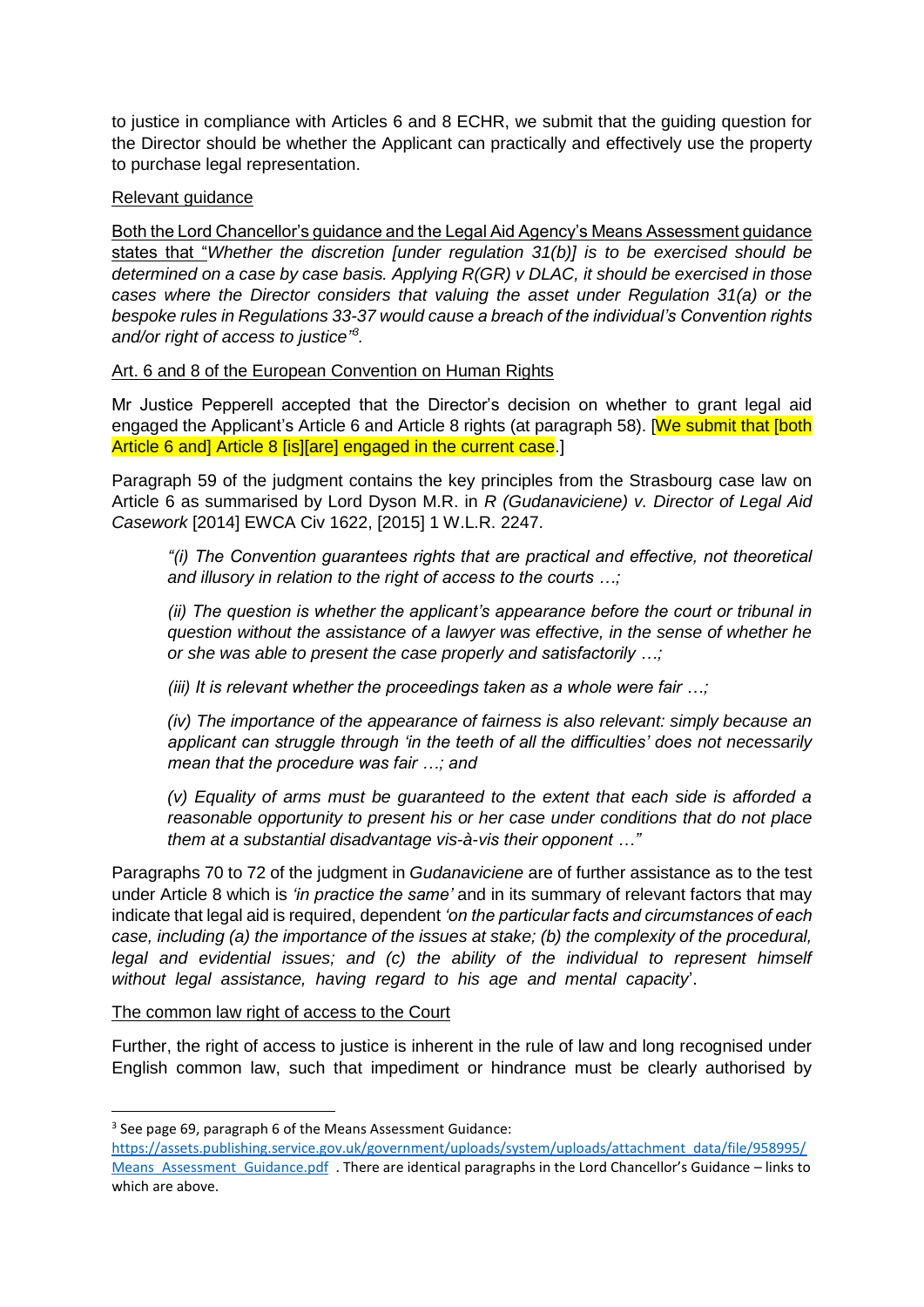primary legislation to be lawful and only then to the extent reasonably necessary to fulfil the objective of the provision in question (*R (on the application of UNISON) v Lord Chancellor* [2017] UKSC 51).

# **The applicant's individual circumstances**

[As the applicant's Property/ Asset cannot be sold/ be borrowed against], we invite the Director to exercise her discretion to value [the Property/ Asset] in a manner that appears to her to be *'equitable'* under regulation 31(1)(b). In our submission, the only lawful outcome would be to exercise the discretion to afford [the Property/ Asset] [a 'nil' value]. This outcome would afford the applicant full representation under Legal Aid.

Valuing the Property at its market rate for at any sum whatsoever would fail to give proper effect to the overarching aim of the power, which is to secure effective access to legal representation, and would ignore the practical reality of the applicant's situation. For the following reasons, it is contended that the Director must exercise this discretion in order to avoid a breach of the Claimant's right to access to the Court under the common law land Article 6] [and Article 8] [of the ECHR].

# **Interference with Convention rights**

Without legal representation the applicant would be incapable of exercising their right of access to the court in the real world. With no private funds available to them, no borrowing capacity and no prospect of *pro bono* representation, the applicant would be forced to represent [himself/ herself]. The applicant would plainly be unable to do so effectively. [The applicant is unable to effectively cross-examine her ex-partner and abuser]. This prospect would, at the least, put [him/her] at a "substantial disadvantage" vis-à-vis [his/her] opponent [who has legal representation].

[The case concerns the determination of civil rights and obligations including []. The issues at stake include []. These are plainly matters of overwhelming importance to the client as they concern [her safety][the safety and best interests of her children][the roof over her head].]

[The case is legally [and factually] complex. The applicant will be expected to address the Court on []. The Court will determine disputed matters of fact and issues of credibility including []. [The opponent is represented].]

[The applicant is incapable of representing herself given [set out any particular vulnerabilities] in all the circumstances of the case including [set out any particular challenges, such as an expectation of negotiating with an opponent].

[The following two paragraphs may assist in family law cases concerning domestic violence]

[Further, the applicant would be unable to enter into negotiations with her opponent, given the power imbalance in their relationship caused by the history of domestic abuse. As Mr Justice Pepperell noted, it has been acknowledged by Parliament and by the courts that victims of domestic violence face disadvantage if they represent themselves in proceedings involving the perpetrator of that violence (see paragraph 60 and *R (Rights of Women) v. Lord Chancellor and Secretary of State for Justice* [2016] EWCA Civ 91, [2016] 1 W.L.R. 2543). Indeed, a recent Ministry of Justice report titled 'Assessing Risk of Harm to Children and Parents in Private Law Children Cases' (June 2020) found: "*Overall, however, the extensive evidence we received about the compounding vulnerability of being a litigant in person means that the*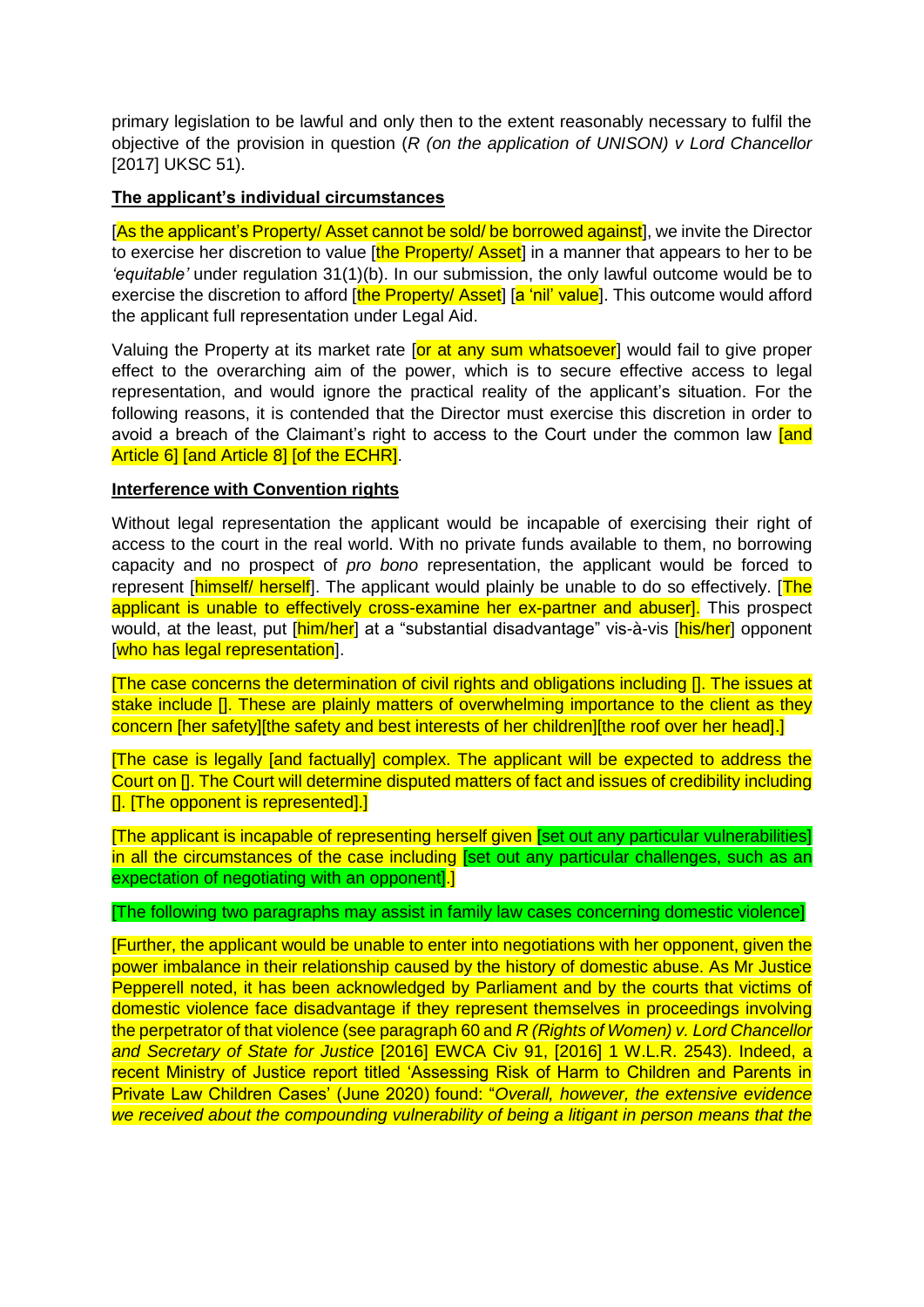*absence of legal representation can be seen as one of the orbiting influences, that make the experience of court proceedings for abused mothers re-traumatising*".<sup>4</sup> ]

[Equality of arms would be denied to the applicant if unrepresented, as she would not have a reasonable opportunity to present her case. In all likelihood she would not be able to present the case at all, which may result in the Court making a final order that is not in her or her children's best interests. Such a hearing would lack both the qualities of fairness and the appearance of fairness.]

In *UNISON* the Supreme Court reiterated the importance in domestic law of considering the impact of restrictions on the principle of access to justice "*in the real world*" rather than in theory (see paragraph 93). It follows that the only lawful outcome, that gives effect to the applicant's Convention rights and upholds access to justice, is for the Director to value the Property as [nil]. This will ensure the applicant can obtain full legal aid representation.

Without full legal aid representation the applicant will be denied effective access to the courts. Denying the applicant legal aid [and forcing her to face her ex-partner unrepresented] would infringe her Article 6 ECHR right to a fair trial. [As the applicant's Article 8 ECHR right can only be vindicated by fair resolution of her family dispute concerning her home and arrangements for her children, denying the applicant legal aid would also be in breach of her right to private and family life.

#### **Inability to access 'trapped' capital**

*Cover the following fact specific issues:* 

- *Why the applicant cannot sell the property e.g. it is jointly owned with someone who will not consent to sale;*
- *If the applicant could sell, why the sale would not raise as much as the capital calculation;*
- Why the applicant cannot secure a loan against their property e.g. joint owner will *not consent, low income;*
- *Any relevant facts concerning the joint owner which may result in an inequality of bargaining power e.g. domestic abuse*
- *What would happen if the applicant did sell e.g. homelessness, impact on children;*
- *Whether the sale of the property and the proceeds of sale are subject to legal proceedings;*

*For a non-exhaustive list of the sort of evidence the LAA will want to see in support of the applicant's inability to access trapped capital, please see Section 5.3(8) of the Means Assessment Guidance<sup>5</sup> .*

# **Deadline for the decision/ Urgency**

**.** 

5

*Insert details of upcoming key dates/ hearings which justify the deadline given.*

<sup>&</sup>lt;sup>4</sup> At section 8.4.5. of the Report, which can be accessed here:

[https://assets.publishing.service.gov.uk/government/uploads/system/uploads/attachment\\_data/file/89](https://assets.publishing.service.gov.uk/government/uploads/system/uploads/attachment_data/file/895173/assessing-risk-harm-children-parents-pl-childrens-cases-report_.pdf) [5173/assessing-risk-harm-children-parents-pl-childrens-cases-report\\_.pdf](https://assets.publishing.service.gov.uk/government/uploads/system/uploads/attachment_data/file/895173/assessing-risk-harm-children-parents-pl-childrens-cases-report_.pdf)

[https://assets.publishing.service.gov.uk/government/uploads/system/uploads/attachment\\_data/file/958995/](https://assets.publishing.service.gov.uk/government/uploads/system/uploads/attachment_data/file/958995/Means_Assessment_Guidance.pdf) Means Assessment Guidance.pdf